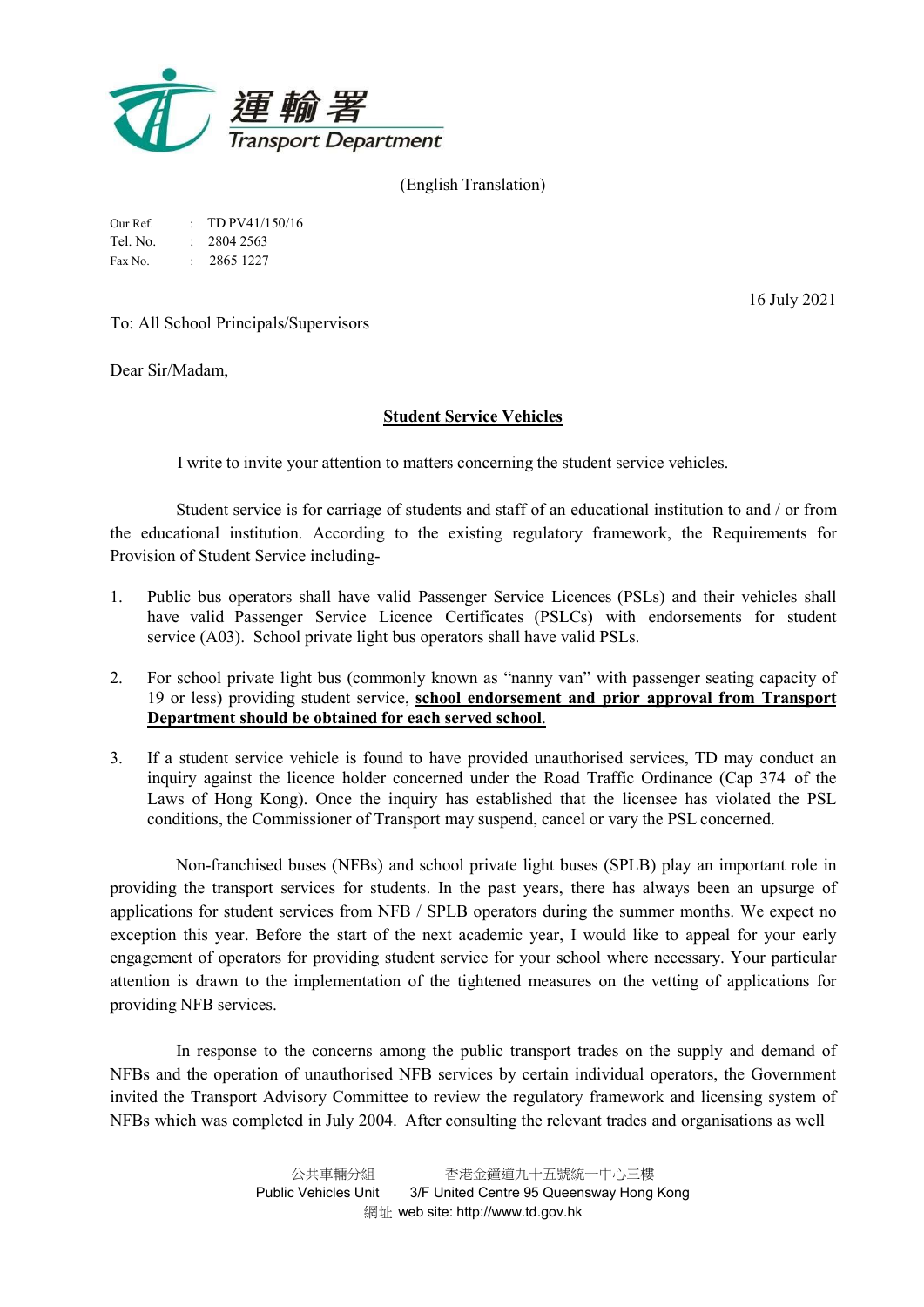as the Legislative Council Panel on Transport, the Government has implemented a series of improvement measures in April 2005.

The package of measures includes, amongst others, new measures on vetting of applications for providing NFB services and coordination of change in NFB fleet. Any applicant for new Passenger Service Licence (PSL), additional service endorsement and/or additional bus for providing NFB services including student service are required to provide justifications and relevant supporting documents (such as service contract with duration of six months or above) to substantiate the genuine long term need for the proposed student service. Besides, any applicant who intends to purchase additional vehicles which will entail a net increase in the existing NFB fleet to meet service demand would be required to source vehicles from the existing NFB fleet for a period of six months in the first instance to ensure better utilization of the existing fleet. Please note that the requirement for sourcing vehicles from the existing NFB fleet does not necessarily mean that there will be a drop in the quality of the service delivered to your students. Upon sourcing vehicles from the existing NFB fleet, the NFB operators may opt to replace them with new ones subject to their own operational need.

In this connection, we would like to appeal for your support in the following aspects:

- To arrange for early selection of operators of student service vehicles so as to identify suitable prospective operators with adequate number of student service vehicles to provide service for the students of your school. If the prospective operators are not existing nonfranchised public bus operators, they may need more time to source vehicle(s) from the existing NFB fleet and hence they are required to kick start the application procedures earlier; otherwise it is possible that they may not be able to obtain the PSL before the commencement of the next academic year. New SPLB operators also need to start application process earlier. You are therefore advised to prepare a contingency transport plan to cater for the situation likely taken place.
- To consider appointing existing operators of student service vehicles with sufficient vehicles to provide student service for your school in the coming academic year as far as possible. If the existing non-franchised public bus operators do not have sufficient vehicles to meet the demand of students of your school, it is very likely that the operators have to sub-contract the services to other existing operators or to purchase existing vehicles from the market. If so, you are advised to reach an agreement with the concerned operators in this regard as soon as possible. Otherwise, it is possible that the selected operators may not have adequate number of vehicles to provide the service in the coming academic year.
- To provide the prospective operators with all necessary and required supporting documents, such as service contract signed between the school and the operators or support letter confirming the engagement of the operators for provision of student service, so as to facilitate the processing of their applications. In the cases where SPLB operators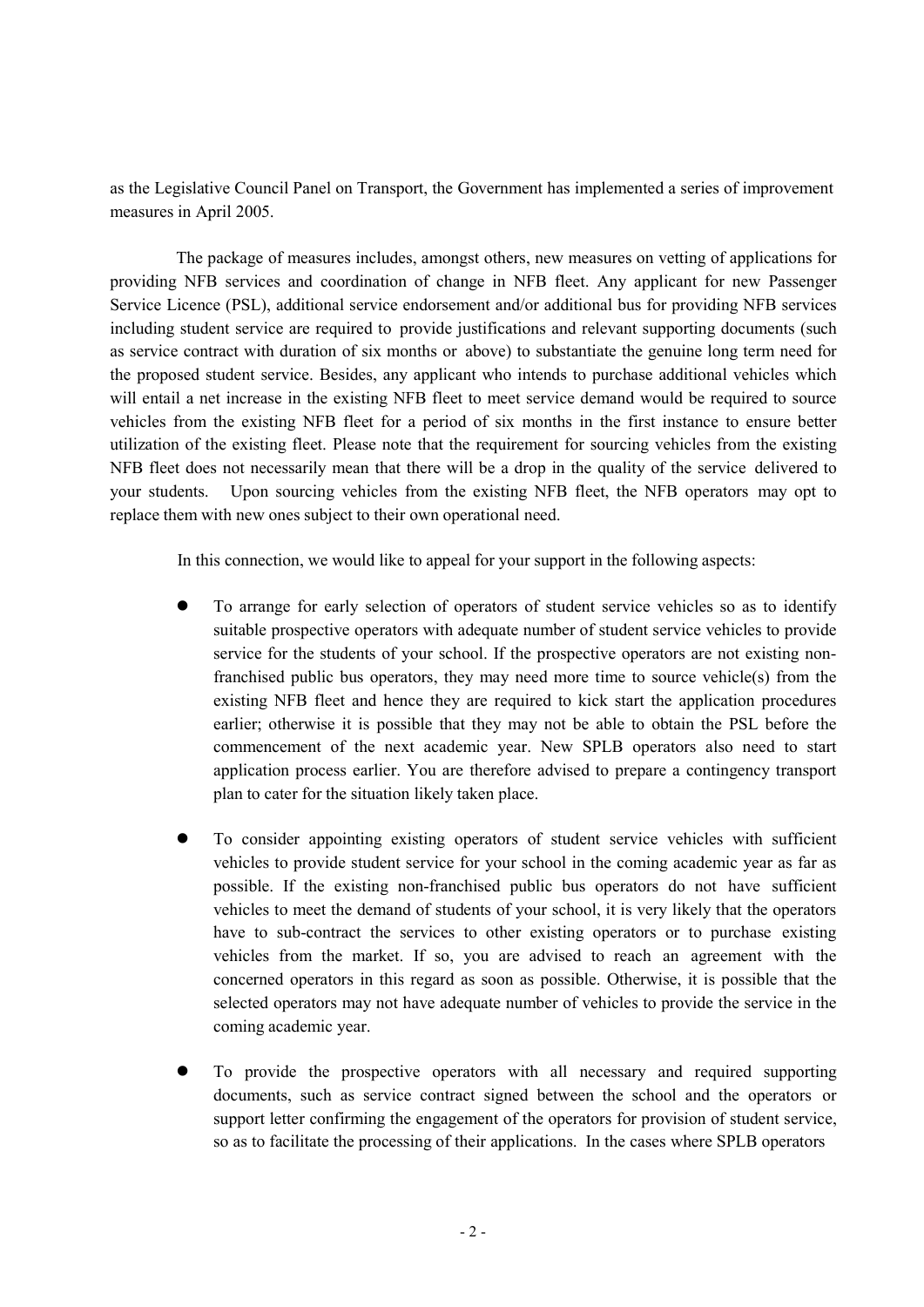are applying for extension of their PSLs or change of approved school(s) being served, the operators' self-declaration of the student service with parents' confirmation of the students to be served is also accepted as supporting document.

To facilitate you to have a better understanding of the above subject matter, you are invited to read the "Brief Notes for Student Service Vehicles" at Annex A.

In addition, to allow greater flexibility for non-franchised public bus operators in deploying vehicles for provision of student service, the Transport Department put forward in July 2012 a new measure that upon request by the operator, student service endorsement would be granted to all eligible non-franchised public buses for serving as spare vehicles so as to meet the operational need and public demand. All non-franchised public bus operators were notified in writing of the application procedures.

Please also note that according to the Road Traffic (Construction and Maintenance of Vehicles) Regulations, to further enhance the safety of passengers, every student service vehicle registered on or after 1 May 2009 shall be required to be fitted with safer seats. For details, you are invited to read the "Requirements for Passenger Seats in Student Service Vehicles" at Annex B. In addition, Transport Department encourages the trade to install seat belts on all rear seats on procuring new student service vehicles. Seat belts on passenger seats should observe the lap-belt requirements of Part I of Schedule 2 of Road Traffic (Safety Equipment) Regulations (Cap. 374F).

To facilitate schools to invite tenders for school bus service, we have invited all operators of SPLBs and non-franchised public buses eligible for providing student service to give consent for release of their contact information to all schools/registered education institutions for reference. The lists of operators who have given consent for us to release their contact information for the above-mentioned purpose are at Annex C (non-franchised public bus operators) and Annex D (SPLB operators). Please be reminded that the lists only contain information provided by the concerned operators and are by no means exhaustive. All the information provided are for reference only. Persons intending to use the information are responsible for making your own assessment of the information provided and shall verify the information through direct contact with the operators (for example, their service area, whether their vehicles hold a valid PSL to provide student service for the next academic year, etc.).

If you have any enquiry regarding the above, you are welcome to contact the Public Vehicles Unit at 2804 2574 (for non-franchised public bus matters) or 2804 2263 (for school private light bus matters).

Yours faithfully,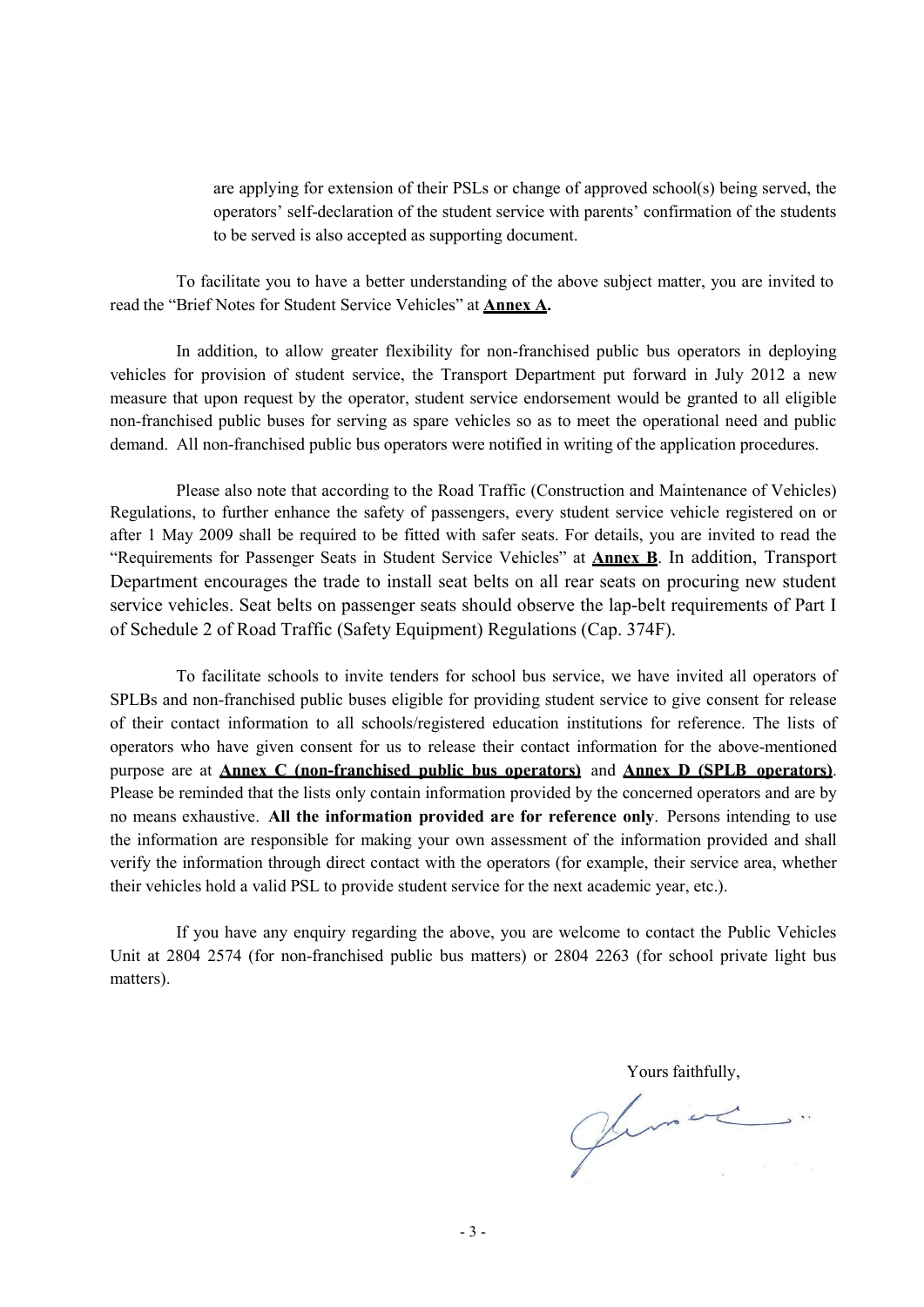(Russell TANG) for Commissioner for Transport

Encl.

c.c. All non-franchised public bus and school private light bus operators (excluding Annexes C & D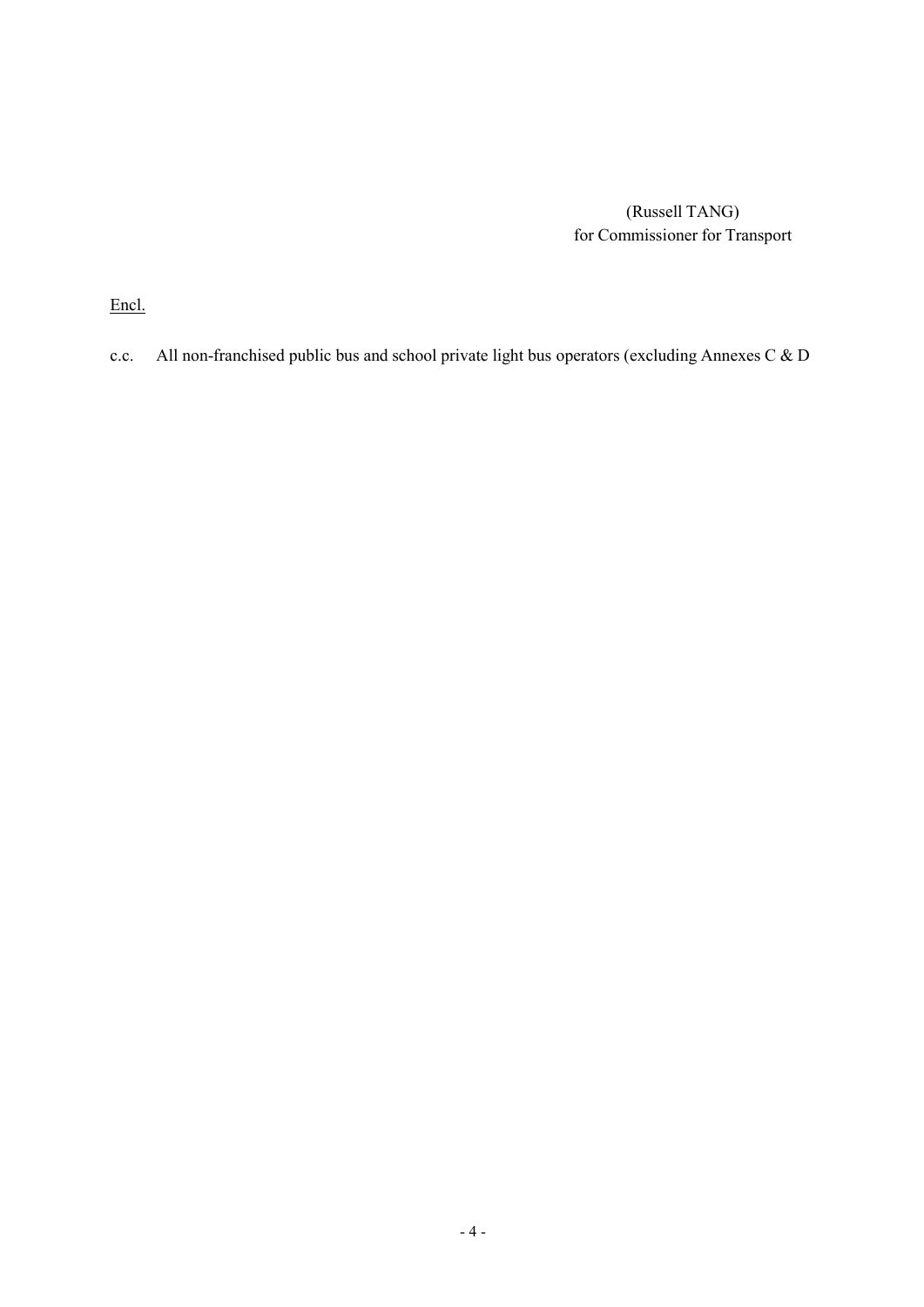# (English Translation)

# Briefing Notes on Student Service Vehicles

### Requirements for Provision of Student Service

- 4. Public bus operators shall have valid Passenger Service Licences (PSLs) and their vehicles shall have valid Passenger Service Licence Certificates (PSLCs) with endorsements for student service (A03). School private light bus operators shall have valid PSLs. Student service is for carriage of students and staff of an educational institution to and / or from the educational institution.
- 5. For school private light bus (commonly known as "nanny van" with passenger seating capacity of 19 or less) providing student service, school endorsement and prior approval from Transport Department should be obtained for each served school.
- 6. Non-franchised buses and school private light buses providing student service for primary school or kindergarten students are required to provide escort on board while in operation. The definition and role of an escort are as follows:
	- should be an adult who has attained the age of 21 years and has good physique;
	- should ensure that each student be allocated a seat on a school bus according to the capacity permitted by law;
	- should ensure that students board and alight from a school bus properly only after the bus has come to a complete standstill;
	- should escort students during the journey and ensure that the doors of the school bus are properly closed;
	- should ensure that no student is missing and students reach schools safely and are collected by their parents / guardians on their homeward journey; and
	- should enforce discipline of students travelling on school transport vehicles and help students to keep calm to avoid unnecessary panic in case of emergency.
- 7. According to the "Road Traffic (Construction and Maintenance of Vehicles) Regulations" (Cap. 374A), every student service vehicle registered on or after 1 May 2009 shall be required to be fitted with safer seats to further enhance the safety of passengers.

# Pool of Student Service Vehicles

8. There are at present around vehicles in the market with relevant licences eligible to provide student service. There is no need for the operators of these vehicles to apply to Transport Department for provision of student services.

| Types                                                                                                          | No. of buses<br>as at 30.6.2021 |
|----------------------------------------------------------------------------------------------------------------|---------------------------------|
| Non-franchised public bus with student service (A03) endorsement<br>(passenger seating capacity of 20 or more) | 3.231                           |
| School private light bus (passenger seating capacity between 8 and 19)                                         | 2,165                           |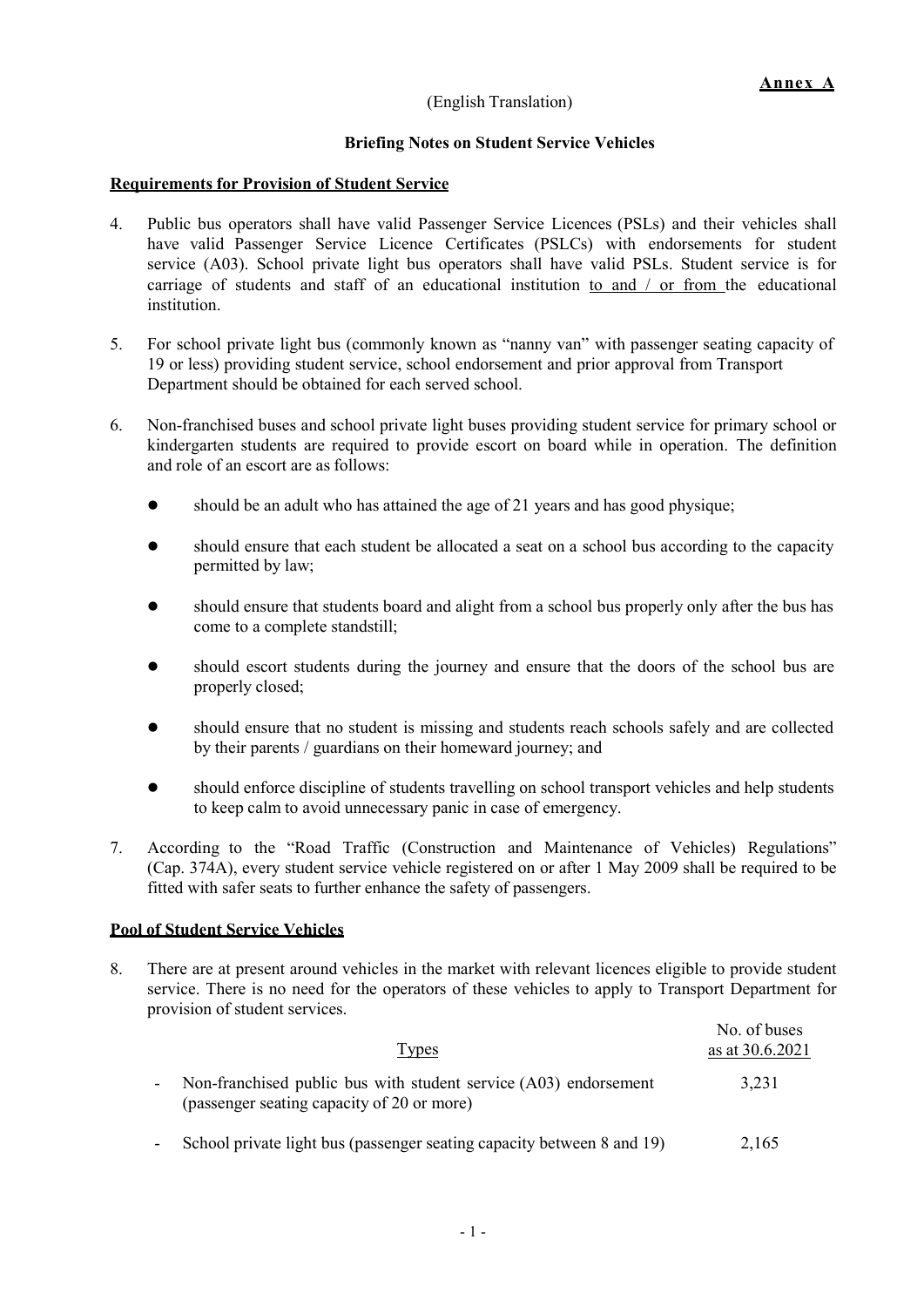**Types** 

127

- Private bus with student service (B01) endorsement (passenger seating capacity of 20 or more)
- 9. There is another pool of more than non-franchised public buses in the market which do not have endorsement for student service. Operators of these buses need to apply to Transport Department for the relevant endorsement if they intend to provide student service.

### Existing Policy for Regulating the Service of Non-franchised Public Buses

- 10. In view of the over-supply of non-franchised public buses in the market, any new supply, whether it is existing operators applying for additional vehicles or new operators applying for new PSLs and associated vehicles, would be processed in a very cautious and stringent manner to ensure that there are full justifications for the additional requirement. Besides, these applicants are required to source vehicles from the existing NFB fleet for a period of 6 months in the first instance. As a result, the processing time for applications involving additional vehicles to the existing NFB fleet would be longer, and those failing to provide justifications would be rejected.
- 11. In the light of the above, schools are encouraged to appoint existing NFB operators having sufficient vehicles to provide student service as far as possible. To allow greater flexibility for nonfranchised public bus operators in deploying vehicles for provision of student service, the Transport Department put forward in July 2012 a new measure that upon request by the operators, student service endorsement would be granted to all eligible non-franchised public bus for serving as spare vehicles so as to meet the operational need and public demand. All PSL holders were notified in writing of the application procedures.

### Early Submission of Applications Related to Student Service Vehicles During Summer Months

- 12. In the past few years, hundreds of applications relating to student service vehicles were received during the months from May to August. In view of the above measures, any application for new Passenger Service Licence and associated vehicles, and application for additional vehicles from existing operators will require much more time to process. There is a need for early submission of applications by operators, otherwise processing of these applications may not be completed before the commencement of new academic year.
- 13. Application forms for passenger service licence may be obtained at the website of Transport Department as follows:

http://www.td.gov.hk/en/public\_forms/td\_forms/public\_vehicles/index.html

# Guidelines for Ensuring Safety of Pupils on Student Service Vehicles

14. For details of the Guidelines for Ensuring Safety of Students on Student Service Vehicles, you may refer to the following link at the website of Education Bureau:

(English) http://www.edb.gov.hk/en/student-parents/safety/sch-bus-services/index.html (Traditional Chinese) http://www.edb.gov.hk/tc/student-parents/safety/sch-bus-services/index.html

15. As stipulated in the PSL conditions, student service vehicles for kindergarten or primary students shall be subject to the provision of escort while the service is in operation. In recent years, various kinds of extra-curricular activities have been organized by schools keeping the students at school after normal school time. As a result, students would be on their way home at irregular time slots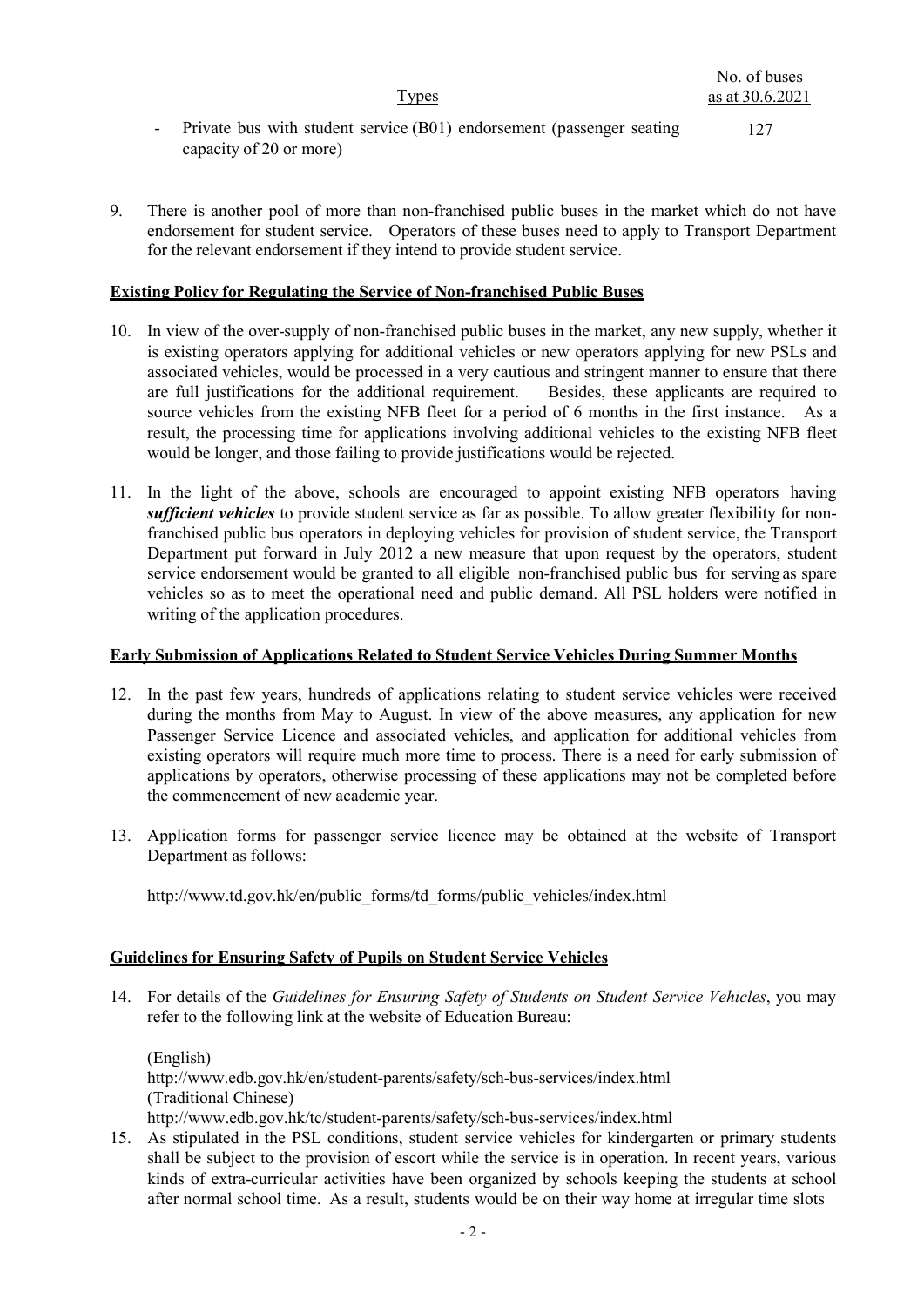and student service vehicles need to pick up students various times which causes difficulties in deploying escort for every trip. In this light, schools and parent-teacher associations should work in collaboration with operators to agree on several fixed time slots for picking up students. This would not only facilitate operators to comply with the PSL conditions on provision of escort, but also ensure student safety while riding on student service vehicles.

- 16. It is stipulated in existing legislation and licensing conditions applicable to non-franchised buses and private light buses providing student service that, student service vehicles shall be marked plainly on the bodywork of the vehicle with the number of passengers for whom seats are provided. Details are summarized as follows:
	- Every bus shall be marked plainly and correctly in English and Chinese writing of uniform size, not less than 10 millimetres in height *inside the compartment and outside the bus at the* rear or on the near side, with the number of passengers for whom seats are provided [Regulation 48 of the Road Traffic (Construction and Maintenance of Vehicles) Regulations (Cap. 374A)]; and
	- Every school private light bus shall be plainly and correctly marked in English and Chinese writing of uniform size not less than 100 millimetres in height, on the outside of the vehicle on both the near and off sides, with the number of passengers for whom seats are provided [Regulation 49 of the Road Traffic (Construction and Maintenance of Vehicles) Regulations (Cap. 374A)].

Any person who drives a vehicle carrying passengers in excess of the number specified in the registration document of that vehicle shall be guilty of an offence and shall be liable on conviction to a fine of \$5,000 and imprisonment of three months, and on a second or subsequent conviction to a fine of \$10,000 and imprisonment for six months. To meet the demand for student transport services as far as possible and to better utilise existing fleet resources, a child under the age of 3 years shall not be counted, and 3 children aged 3 years or above but each not exceeding 1.3 metres in height shall be counted as 2 persons for the purpose of establishing the number of persons that may be carried in a vehicle [Regulation 53(1) of the Road Traffic (Traffic Control) Regulations (Cap. 374G)]. Nevertheless, it is stipulated in Regulation 53(2) of the same Regulations that drivers must ensure that all passengers are seated in a properly constructed seat secured to the bodywork of the vehicle. Moreover, the Guidelines for Ensuring Safety of Students on Student Service Vehicles published annually by the Transport Department remind operators to obtain prior consent from schools or parents / guardians before exercising flexibility given by law in arranging their student transport services.

17. For those additional passenger seats provided by operators in the student service vehicles without permission from the Transport Department, such as movable seats or temporary seats built with wooden planks or large tool boxes beside the driver cabin or at the rear compartment, they are structurally unsafe and students may easily fall down from them and sustain injuries. Moreover, the operators concerned shall be guilty of an offence and shall be liable on conviction to a fine of \$10,000 and imprisonment for six months. Furthermore, overloading can bring about grave consequences. It may lead to mechanical failure and loss of control of the vehicles and cause traffic accidents.

Transport Department (Revised in July 2021)